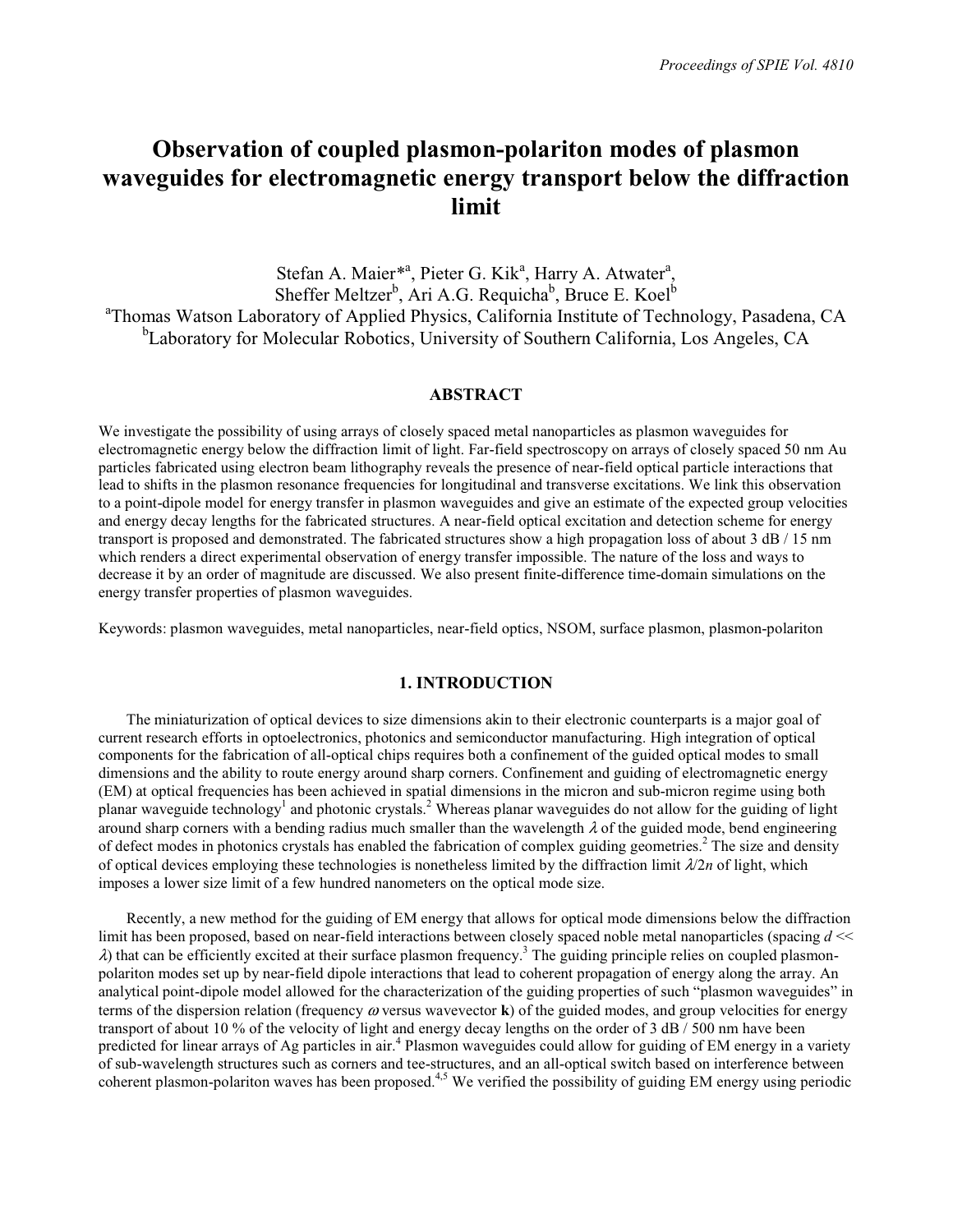metal structures with  $d \ll \lambda$  in a macroscopic analogue operating in the microwave regime and demonstrated the feasibility of the proposed corner and tee guiding geometries.<sup>6</sup> An analysis of the far-field spectroscopic properties of arrays consisting of Au nanoparticles with a diameter  $D = 50$  nm and a center-to-center spacing  $d = 75$  nm fabricated using electron beam lithography allowed us to estimate the maximum group velocity for energy transport to about 4 x 10<sup>6</sup> m/s, corresponding to an energy decay length of 3 dB / 15 nm.<sup>7</sup> For an application of plasmon waveguides in nanoscale optical circuits, a propagation loss decrease of at least one order of magnitude is desirable in order to allow for energy guiding over several hundred nanometers. We will show in a forthcoming publication that this can be achieved via a careful geometry change of the nanoparticles constituting the waveguides.

 In this article, we report on our efforts on the investigation of the guiding properties of plasmon waveguides. Section 2 gives a concise review of the theory of the plasmon excitation of noble metal nanoparticles with a special emphasis on a solid understanding of the loss processes. We describe a characterization method of the guiding properties of plasmon waveguides based on far-field polarization spectroscopy and near-field optical microscopy together with finitedifference time-domain (FDTD) simulations in section 3. We end by summarizing the present status of our work on plasmon waveguides.

# **2. THE SURFACE PLASMON RESONANCE**

### **2.1 Position of the dipole surface plasmon resonance:**

 It is well established that single noble metal nanoparticles interact strongly with visible light when resonantly excited at their surface plasmon frequency.<sup>8</sup> The resonant behavior is due to the confinement of the conduction electrons inside the particle which sets up an effective restoring force due to surface polarization upon a light-induced displacement of the conduction electrons. For small particles ( $D < 15$  nm for Ag and  $D < 25$  nm for Au particles) retardation of the driving light field along the particle volume is negligible and all conduction electrons are excited inphase in a dipole-like oscillation. Quasistatic Mie-theory allows for the calculation of the far-field extinction cross section  $\sigma_{ext}$  for a spherical metal nanoparticle of volume  $V_0$  and dielectric function  $\varepsilon(\omega) = \varepsilon_1(\omega) + i\varepsilon_2(\omega)$  embedded in a non-absorbing medium with dielectric constant  $\varepsilon_m$ :

$$
\sigma_{\text{ext}} = 9 \frac{\omega}{c} \varepsilon_m^{\frac{3}{2}} V_0 \frac{\varepsilon_2(\omega)}{\left[\varepsilon_1(\omega) + 2\varepsilon_m\right]^2 + \varepsilon_2(\omega)^2} \,. \tag{1}
$$

For small damping 
$$
\left(\varepsilon_2(\omega), \frac{\partial \varepsilon_2}{\partial \omega}\right)
$$
, the resonance occurs when the Fröhlich condition

$$
\varepsilon_1(\omega) = -2\varepsilon_m. \tag{2}
$$

is met. For small damping, the resonance position is only dependent on the real part  $\varepsilon_1$  of the metal dielectric function and can be shifted throughout the visible and near-infrared range by embedding the particle in hosts with different dielectric constants  $\varepsilon_m$ . For non-spherical particles in the dipole limit  $(D \ll \lambda)$ , the resonance condition (2) is modified to account for the change in boundary conditions at the particle surface. For spheroids, this results in short-axes and longaxes dipole plasmon modes which are shifted with respect to the plasmon dipole resonance frequency of a spherical particle (Figure 1). Let us note that whereas for free electron metals the dipole resonance frequency  $\omega_0$  depends only on the real part  $\varepsilon_1(\omega)$  of the dielectric function and the surrounding medium  $\varepsilon_m$ , and the resonance width only on  $\varepsilon_2(\omega)$ , for realistic metals both resonance position and width in general depend on  $\varepsilon_1$  and  $\varepsilon_2$ .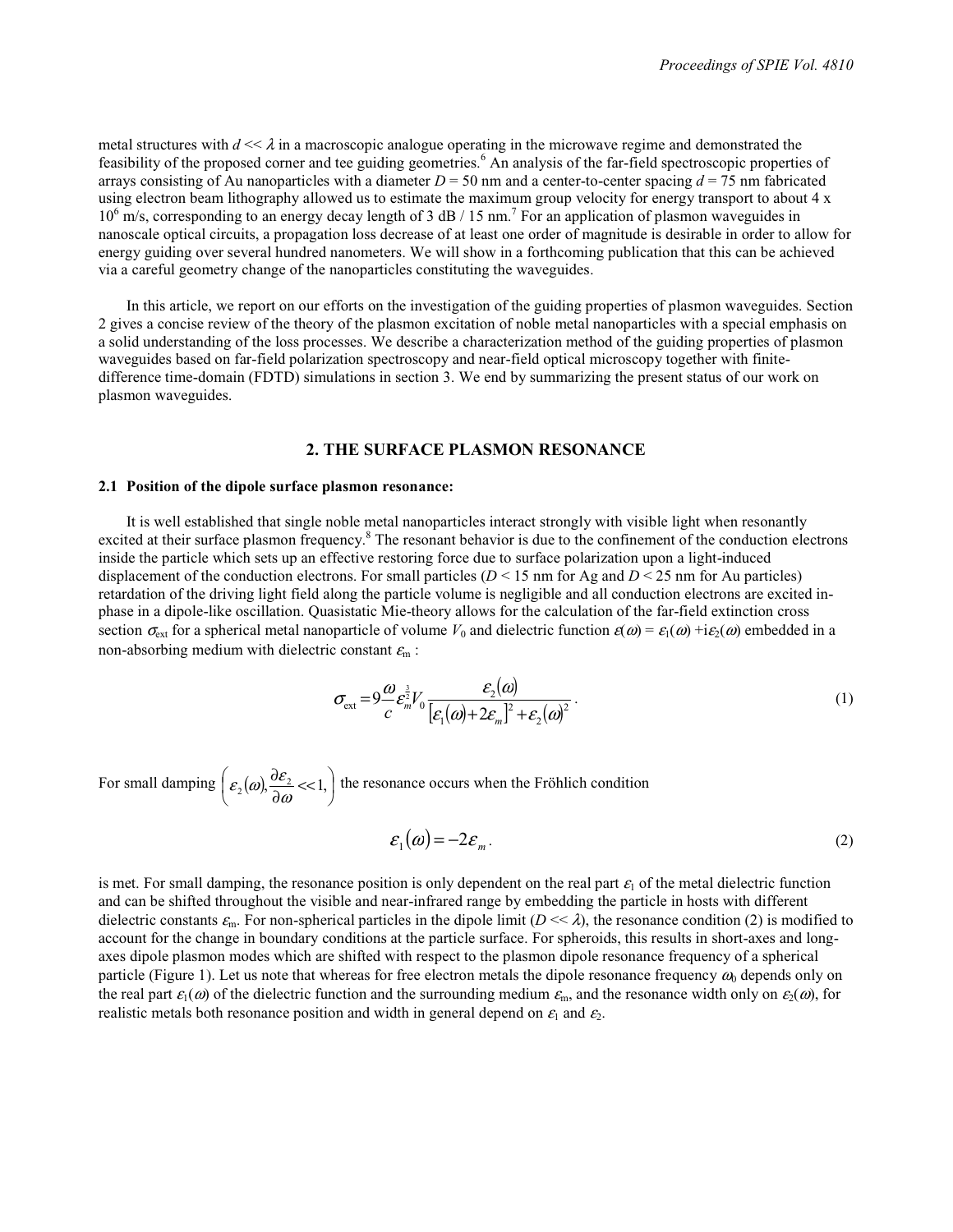

**Figure 1.** Dipole resonance position for spheroids with different aspect ratios 1:1, 2:1, 3:1 and 4:1 for both the long- and the short-axis mode of excitation. After ref. 9.

## **2.2. Plasmon damping:**

 The damping of a surface plasmon resonance of a metal nanoparticle is due to the dephasing of the coherent conduction electron motion with time. Figure 2 shows a schematic of the different processes involved in the damping of a surface plasmon excitation excited by a photon of energy hν.



**Figure 2.** Energy relaxation of a surface plasmon. The relaxation takes place either via radiative or non-radiative processes. The nonradiative relaxation channel leads to the creation of electron-hole pairs and the subsequent relaxation into hot electrons and phonons.

The damping of the plasmon resonance is in general described via a total dephasing time  $T_2$  and an energy relaxation time  $T_1$ <sup>10</sup> Both are related to the homogeneous linewidth  $\Gamma$  of the surface plasmon resonance via

$$
\Gamma(\omega) = \frac{2}{T_2} = \frac{1}{T_1} + \frac{1}{T_2^*}.
$$
\n(3)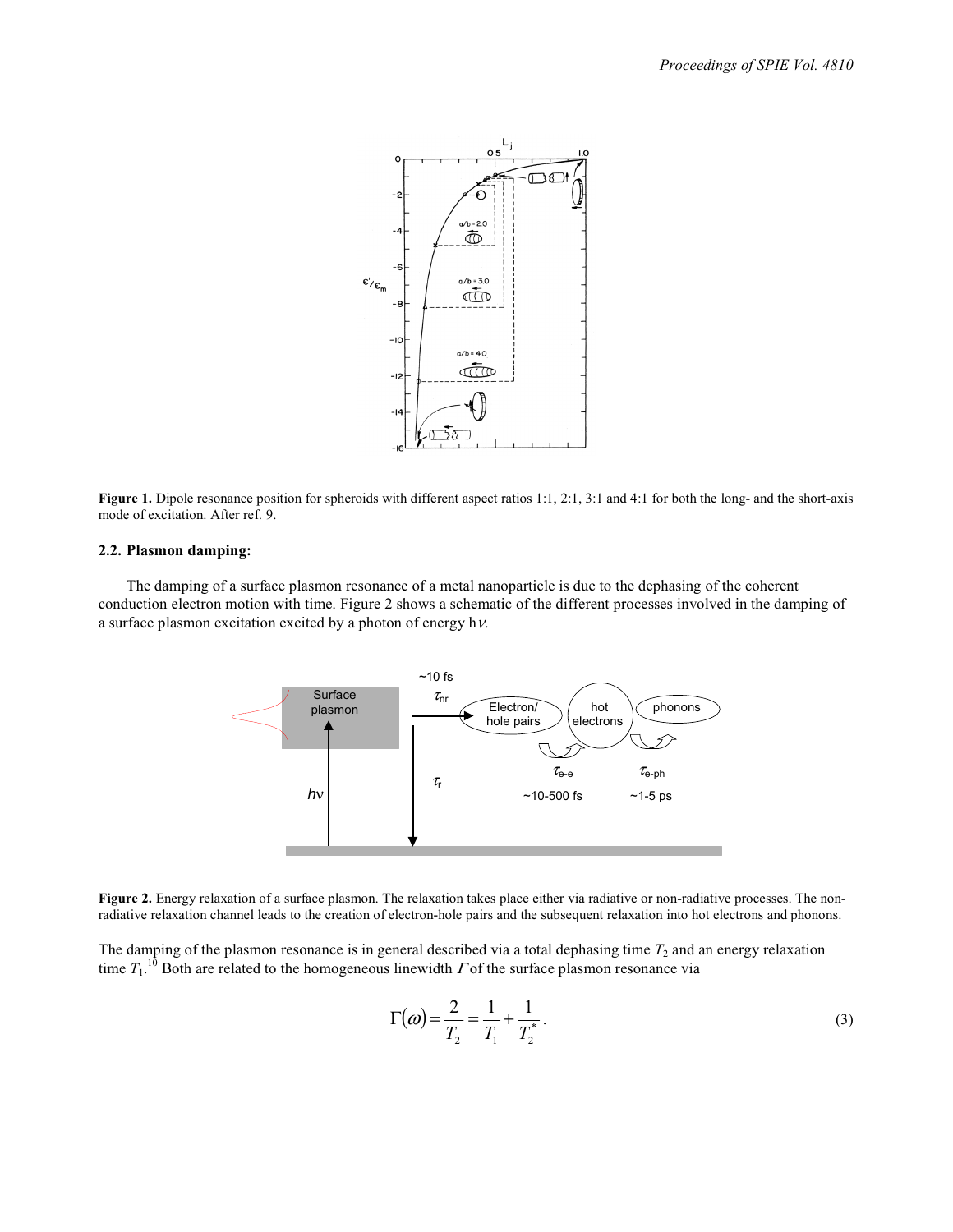$T_2^*$  is called the "pure dephasing time" which describes quasi-elastic electron scattering events that change the electron wavevector but not its energy. Its contribution to the total dephasing time  $T_2$  is often put into the energy relaxation time *T*<sub>1</sub>, yielding *T*<sub>2</sub> = 2*T*<sub>1</sub>. The damping of the plasmon resonance is thus determined by the energy relaxation time *T*<sub>1</sub>, defined as

$$
\frac{1}{T_1} = \frac{1}{\tau_{nr}} + \frac{1}{\tau_r} \tag{4}
$$

The energy relaxation of a plasmon oscillation is composed of a non-radiative decay channel with timeconstant  $\tau_{nr}$  and a radiative decay channel with timeconstant  $\tau_r$ . For metal nanoparticles with a diameter  $D \ll \lambda$  the energy relaxation is mostly due to non-radiative processes ( $\tau \gg \tau_{\rm nr}$ ).<sup>10</sup> The oscillating electrons loose their energy via inelastic scattering to single electron excitations (Landau damping), so called electron-holes states with a timeconstant  $\tau_{nr}$  on the order of 10 fs. These transitions can either be intraband or interband, and increase with increasing spectral overlap of the plasmon resonance with the interband absorption edge. The electron-hole states subsequently relax via electron-electron and electron-phonon scattering on the 100 fs and 1 ps timescale.

The plasmon damping of noble metal nanoparticles with diameters  $5 \text{ nm} < D < 30 \text{ nm}$  is mostly due to non-radiative processes and can thus be expressed via the materials parameters such as the optical conductivity or the dielectric function. Kreibig derived the following analytical approximation for the linewidth  $\Gamma(\omega)$  based on the optical conductivity as the only damping mechanism: $11$ 

$$
\Gamma(\omega) = \frac{2\varepsilon_2(\omega)}{\sqrt{\left(\frac{\partial \varepsilon_1}{\partial \omega}\right)^2 + \left(\frac{\partial \varepsilon_2}{\partial \omega}\right)^2}} (1 + \eta) \tag{5}
$$

where usually  $\eta \ll 1$  holds. For free-electron metals described via a Drude model,  $\Gamma$  reduces to the Drude relaxation frequency γ. Figure 3 shows the plasmon decay times T<sub>1</sub> calculated with (5) for Au (a) and Ag (b) nanoclusters using literature values of the dielectric functions. $12-14$ 



**Figure 3.** Plasmon decay time for Au (a) and Ag (b) nanoparticles calculated via (5) using dielectric functions of Ref. 12 (black squares), 13 (black circles) and 14 (grey diamonds)

For Au nanoparticles (Figure 3a), there is a close agreement between the decay times calculated using the different sets of literature values for the dielectric function for wavelengths  $\lambda$  < 700 nm. The strong damping of the plasmon resonance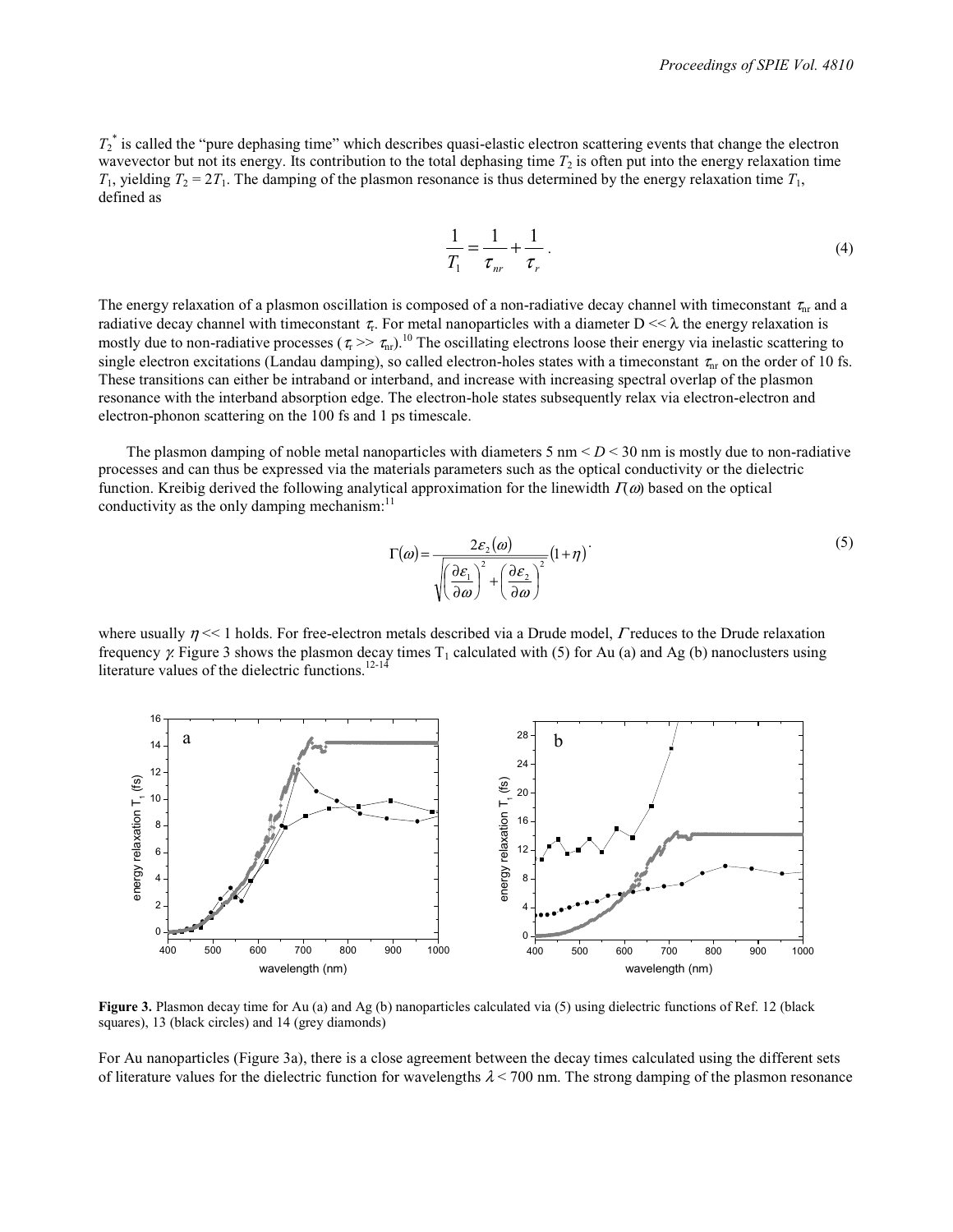below 700 nm is due to the absorption tail of the Au interband transitions which extends from the bandedge at 2.5 eV (~500 nm) down to 1.7 eV (725 nm). In this regime, a competition between plasmon excitation and d-sp interband absorption prevents efficient plasmon oscillations. Indeed, plasmon decay times of 4 fs have been reported for Au nanoparticles with a resonance wavelength  $\lambda_0 = 632$  nm on a TiO<sub>2</sub> matrix.<sup>15</sup> For Ag nanoparticles (Figure 3b), there is a marked difference between the decay times calculated using the bulk dielectric data by reference 12 and references 13- 14 throughout the regime of optical wavelengths. Measurements of the decay time of silver clusters with resonance wavelengths 400 nm  $< \lambda_0 < 630$  nm yielded decay times between 2 and 4 fs,<sup>16</sup> suggesting the use of the dielectric functions of references 13-14 for estimations of the plasmon damping. Let us again note that the decay times reported here are based solely on the optical conductivity as a damping mechanism (scattering of the electrons) and give thus only an upper limit for the plasmon decay due to dephasing and interband transitions. Further decay processes such as Landau-damping and radiation damping lead to a shortage of the plasmon decay time *T*1. Radiation damping leading to energy relaxation via the emission of photons is of increasing importance for larger particles  $(D > 50 \text{ nm})$  and leads to a red – shift and a broadening of the dipole resonance. For very small particles (*D* < 5nm), mostly elastic surface scattering events lead to a significant resonance broadening due to a decrease of the pure dephasing time. For very small clusters on substrates, chemical interface damping can be the dominating decay channel.<sup>1</sup>

In summary, plasmon decay times  $T_1 < 10$  fs can be expected for Au and Ag nanoparticles throughout the visible regime. This will limit the maximum size of waveguides based on plasmon-polariton excitations in noble metal nanoparticles to the submicron regime. $3, 4$ 

# **3. FABRICATION AND CHARACTERIZATION OF PLASMON WAVEGUIDES**

## **3.1. Energy transfer in plasmon waveguides:**

 The dipole surface plasmon resonance of a single noble metal nanoparticle can be employed for a field localization and enhancement in the vicinity of the resonantly excited nanoparticle. For small nanoparticles  $(D \ll \lambda)$  the metal nanoparticle acts as an oscillating dipole. The field enhancement at the particle surface is proportional to the decay time  $T_1$  of the surface plasmon oscillation and is confined to the near-field region of the particle over distances much smaller than the wavelength of light. If a second metal nanoparticle is placed in this near field region, the interaction strength between the particles is greatly enhanced. Indeed, it has been observed that a chain of closely spaced Au nanoparticles shows a collective behavior when excited in total internal reflection geometry, with an enhanced near-field between adjacent particles.<sup>18</sup> Figure 4 shows a finite-difference time-domain (FDTD) simulation of the distribution of the xcomponent the electric field around a linear array of 5 Au nanoparticles with a diameter  $D = 50$  nm and a center-tocenter spacing *d* = 75 nm in air. The particles are excited in-phase at their collective plasmon resonance frequency with a plane wave propagating along the z-direction with the electric field polarized in the x-direction (along the axis of the array). Details about the simulation technique and the determination of the collective plasmon resonance frequencies of nanoparticle arrays can be found elsewhere.<sup>19</sup>



**Figure 4.** Distribution of the x-component of the electric field around an array of 5 Au nanoparticles in air excited at the collective plasmon resonance frequency by a propagating plane wave with the electric field polarized in the x-direction. The field enhancement inside and between the particles is due to dipolar near-field interactions.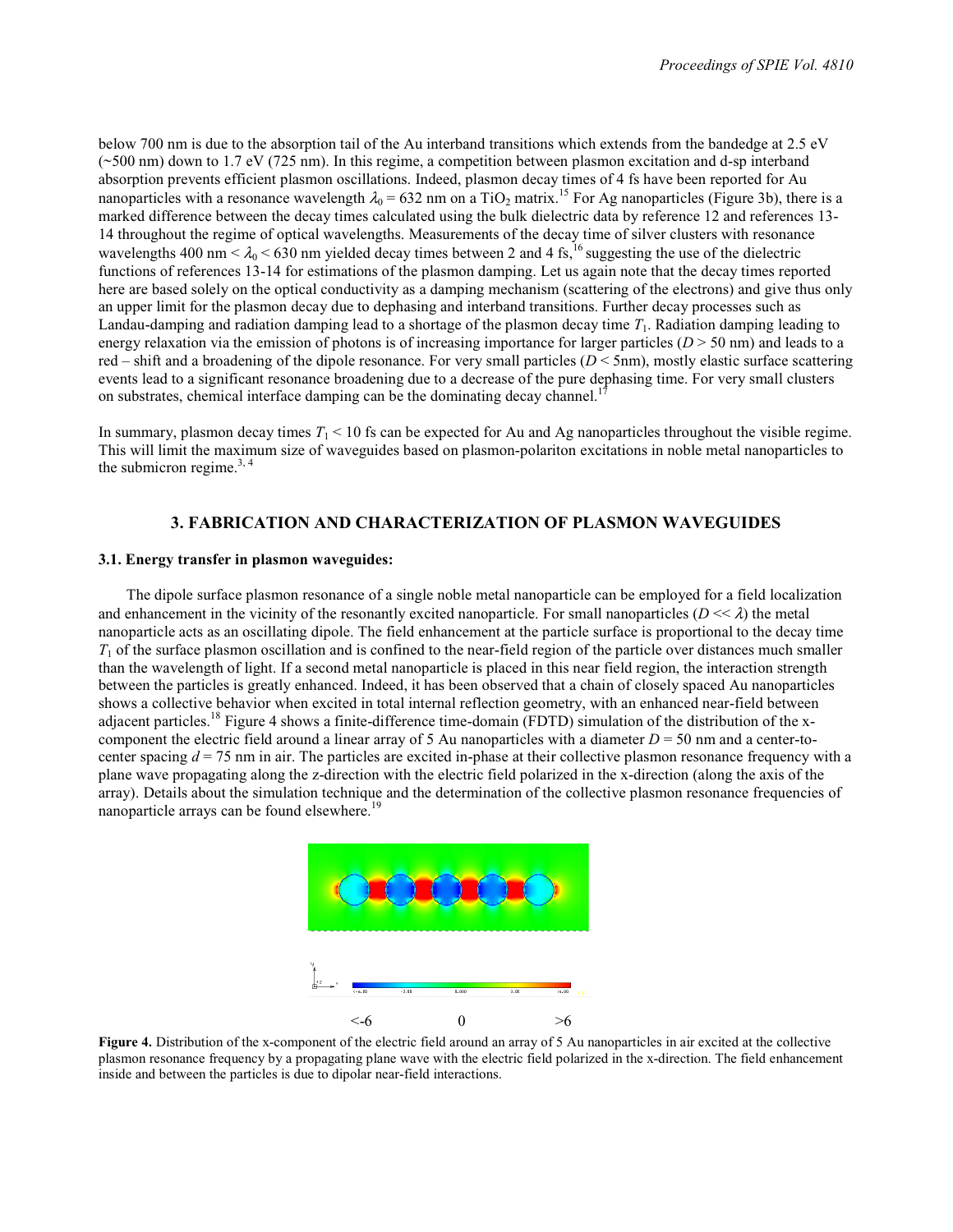The collective dipole resonance frequency of the array differs from the resonance frequency  $\omega_0$  of a single nanoparticle due to near-field interactions between the closely spaced particles,<sup>7, 19</sup> and a field enhancement on the order of 10 between the metal nanoparticles is observed.

We fabricated arrays of closely spaced Au nanoparticles  $(D = 50 \text{ nm})$  with variable center-to-center spacings *d* in order to investigate the distance-dependence of the near-field coupling and to validate our simulation results. The fabrication method of choice was electron-beam-lithography on ITO-coated glass, providing a good control over particle shape and inter-particle spacing.<sup>5</sup> Figure 5a shows a scanning electron micrograph of particle arrays consisting of 80 nanoparticles with a spacing *d* = 75 nm. The particles are almost spherical in shape, resulting in a negligible optical anisotropy.<sup>7</sup>



interparticle spacing d (nm)

**Figure 5.** a) Scanning electron micrograph of Au nanoparticle arrays fabricated using electron beam lithography on ITO coated glass. The individual particles are 50 nm in diameter and spaced 75 nm apart. The inset shows a micrograph of individual particles taken under a 70 degree angle. b) Collective plasmon resonance energies for both longitudinal  $(E<sub>L</sub>$ , black squares) and transverse  $(E<sub>T</sub>$ , black circles) excitations of Au nanoparticle arrays of different spacings *d* obtained via far-field spectroscopy and finite-difference timedomain simulations (grey stars). The collective resonances are shifted with respect to the single particle resonance energy *E*0 and follow a  $d^{-3}$  dependence (dotted line).

Figure 5b shows the energies  $E_{LT}$  of the collective dipole surface plasmon resonances for nanoparticle arrays with interparticle spacings *d* of 75, 100 and 125 nm for a polarization of the electric field along (longitudinal modes L) and perpendicular (transverse modes T) to the array axis obtained via far-field spectroscopy<sup>7</sup> and FDTD simulations (grey stars). The longitudinal resonances  $E<sub>L</sub>$  (black squares) are shifted to lower and the transverse resonances  $E<sub>T</sub>$  (black circles) to higher energies with respect to the single particle resonance energy  $E_0$  due to near-field optical interactions between the particles constituting the arrays.<sup>7</sup> The peak shifts Δ*E*<sub>L,T</sub> = |*E*<sub>0</sub>-*E*<sub>L,T</sub>| decrease with increasing interparticle spacing as  $d^3$  and are a direct measurement of the particle interaction strength.

The measured collective plasmon resonance energies  $E_{L,T}$  can be related to the dispersion relation for energy transport in plasmon waveguides using a point-dipole model.<sup>4</sup> This dipole-model treats the interactions between adjacent nanoparticles as point-dipolar interactions with a  $d<sup>-3</sup>$  dependence and allows for the determination of the dispersion relation (frequency ω versus wavevector **k**) for propagating plasmon waves along the nanoparticle arrays. Figure 6 shows this dispersion relation for both the longitudinal mode L and the transverse mode T taking into account interactions between nearest-neighbors only (solid curves) and interactions between 5 nearest neighbors (dotted line). As expected, nearest-neighbor interactions dominate the dispersion properties in the point-dipole model.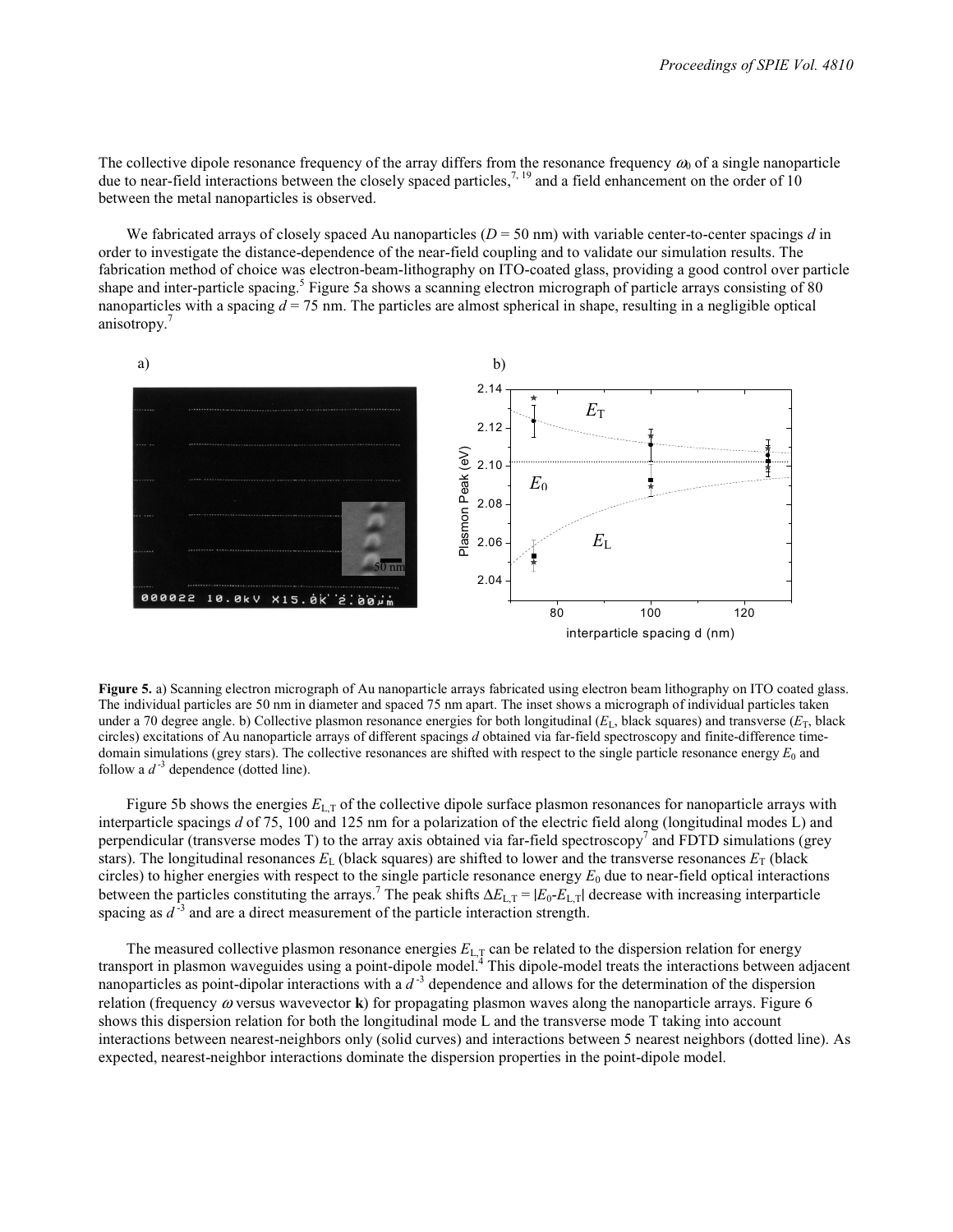

**Figure 6.** Dispersion relation for energy transport in plasmon waveguides for both the longitudinal mode L and the transverse mode T calculated using a point-dipole model with nearest-neighbor interactions (solid lines) and interactions between 5 nearest neighbors (dotted lines).<sup>4</sup> The highlighted points at **k**=0 (solid circles) can be probed using far-field spectroscopy, and the **k**=π/2*d* modes (dotted circle) are the modes of highest group velocity for energy transport.

Since all the particles are excited in phase in the far-field illumination geometry, the energies  $E_{L,T}$  of the collective plasmon resonances obtained using far-field spectroscopy can be related to the **k** = 0 long-wavelength modes of the dispersion relation (highlighted by solid circles in Figure 6). The peak shifts ∆*E*L,T are thus a direct measurement of the bandwidths  $B_{L,T} = 2 \times \Delta E_{L,T}$  available for energy transport.

The dispersion relation allows for a determination of the group velocity  $v_g$  (given by the slope  $\partial \omega / \partial \mathbf{k}$ ) and the plasmon wave attenuation length  $\alpha$  for energy transport in plasmon waveguides. For in-phase excitation at **k**=0, the group velocity is zero and no energy transport takes place, prohibiting a direct measurement of  $v<sub>g</sub>$  using far-field spectroscopy. The determined bandwidth  $B_{L,T}$  however allows for a determination of the maximum group velocity  $v_{\text{maxL,T}}$ at  $\mathbf{k} = \pi/2d$  using the point-dipole model.<sup>4</sup> It can be shown that for  $B_{\text{L,T}}$  expressed in rad/s

$$
v_{\max L,T} = \frac{B_{L,T} \times d}{2} \tag{6}
$$

The attenuation length  $\alpha$  of the propagating plasmon waves depends on the homogeneous linewidth  $\Gamma$  of the plasmon oscillation and the group velocity  $v_g$ . For the mode of maximum group velocity it can be shown that<sup>20</sup>

$$
\alpha_{L,T} \times d = \frac{\Gamma}{B_{L,T}} \tag{7}
$$

Both the maximum group velocity  $v_{\text{max}}$  and the attenuation length  $\alpha$  for energy transport can thus be expressed using the quantities *B* and *Γ* that can be determined using spectroscopy. Whereas far-field spectroscopy allows for a direct determination of the bandwidth *B* as described above, the homogeneous linewidth Γ can only be probed via far-field spectroscopy if no inhomogeneous broadening due to a size dispersion of the nanoparticles constituting the plasmon waveguides is present. The samples fabricated using electron beam lithography generally fulfill this condition, allowing for a direct determination of  $\Gamma$  from a far-field extinction measurement.<sup>7</sup> We verified the linewidth obtained from such a far-field measurement via fluorescence near-field spectroscopy as depicted in Figure 7.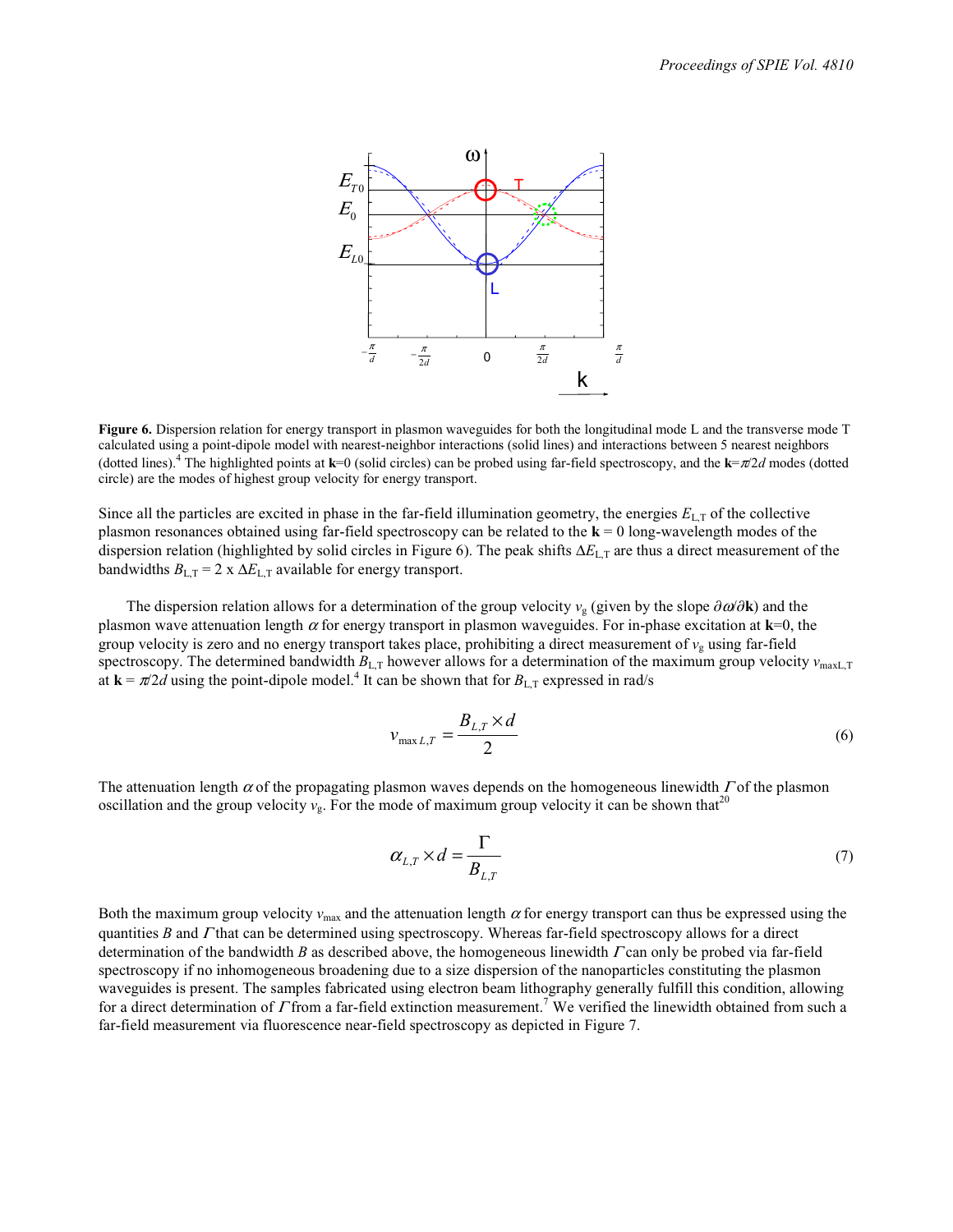

**Figure 7.** Fluorescence near-field spectroscopy of plasmon waveguides. a) The Au nanoparticles are excited with the tip of a scanning near-field optical microscope (NSOM) in the vicinity of their plasmon resonance. The enhanced field around the particles is probed via fluorescent beads attached to the NSOM tip. b) Fluorescence intensity versus excitation frequency of the laser light, showing the homogenous lineshape of the the plasmon resonance. The inset shows the fluorescent intensity variation in a scan over 4 plasmon waveguides spaced 1 micron apart.

Figure 7a shows a schematic of our setup. We use the tip of a near-field optical microscope<sup>21</sup> as a local excitation source to probe the properties of single nanoparticles constituting the plasmon waveguides. An excitation laser frequency in the vicinity of the single particle dipole resonance leads to the build-up of an enhanced electromagnetic field around the particle structure. This local field is probed via latex beads attached to the tip filled with fluorescent molecules that show a constant absorption in the vicinity of the dipole resonance frequency. The emitted intensity of fluorescent radiation is thus a direct measurement of the local field.<sup>22</sup> Figure 7b shows the enhancement of the fluorescent intensity as the excitation frequency is scanned through the dipole resonance frequency of the Au particles. The obtained intensity data can be fitted to a Lorentz – lineshape with a linewidth of about 180 meV, corresponding to a decay time of 3.6 fs, which is in close agreement to measurements of the homogeneous linewidth for Au nanoparticles on a  $TiO<sub>2</sub>$  substrate.<sup>15</sup>

Using the described spectroscopic measurements, we determined a maximum group velocity of  $4 \times 10^6$  m/s and a energy decay length of 3 dB / 15 nm for the longitudinal  $\mathbf{k} = \pi/2d$  mode for the fabricated plasmon waveguides consisting of 50 nm Au particles with a interparticle spacing  $d = 75$  nm.<sup>7, 20</sup> The current particle geometry can thus not produce long range energy transfer for the selected materials. Ways to substantially decrease this loss using spheroidal Au particles that show a longer plasmon decay time and an increased interparticle coupling are discussed elsewhere.<sup>20</sup> Instead, in the remaining part of this paper we want to focus on a local detection scheme for energy transport using both experiments and FDTD simulations.

#### **3.2. Local excitation of plasmon waveguides:**

 In order to directly examine the transport properties of plasmon waveguides, a local excitation of a non-zero wavevector **k** is necessary as opposed to an in-phase excitation of the particle arrays as a whole at  $\mathbf{k} = 0$  using far-field illumination as described above. To accomplish this we locally excite a nanoparticle in the fabricated nanoparticle arrays using the tip of an illumination mode NSOM. Figure 8a shows a schematic of our excitation and detection setup. Power transport away from the excited nanoparticles is probed via the careful placement of polystyrene nanobeads filled with fluorescent molecules in close proximity to the nanoparticle structures using the tip of an atomic force microscope.<sup>23</sup> The fluorescent dyes absorb at 590 nm near the plasmon resonance frequency of a single fabricated Au particle and emit radiation at 610 nm, which is detected in the far-field. This scheme allows the observation of energy transport properties of plasmon waveguides since energy gets transferred from the illuminating tip to the plasmon waveguide, gets transferred along the nanoparticle structure and finally excites a fluorescent bead placed at a sufficient distance from the excitation source. Details about the experimental setup can be found elsewhere.<sup>2</sup>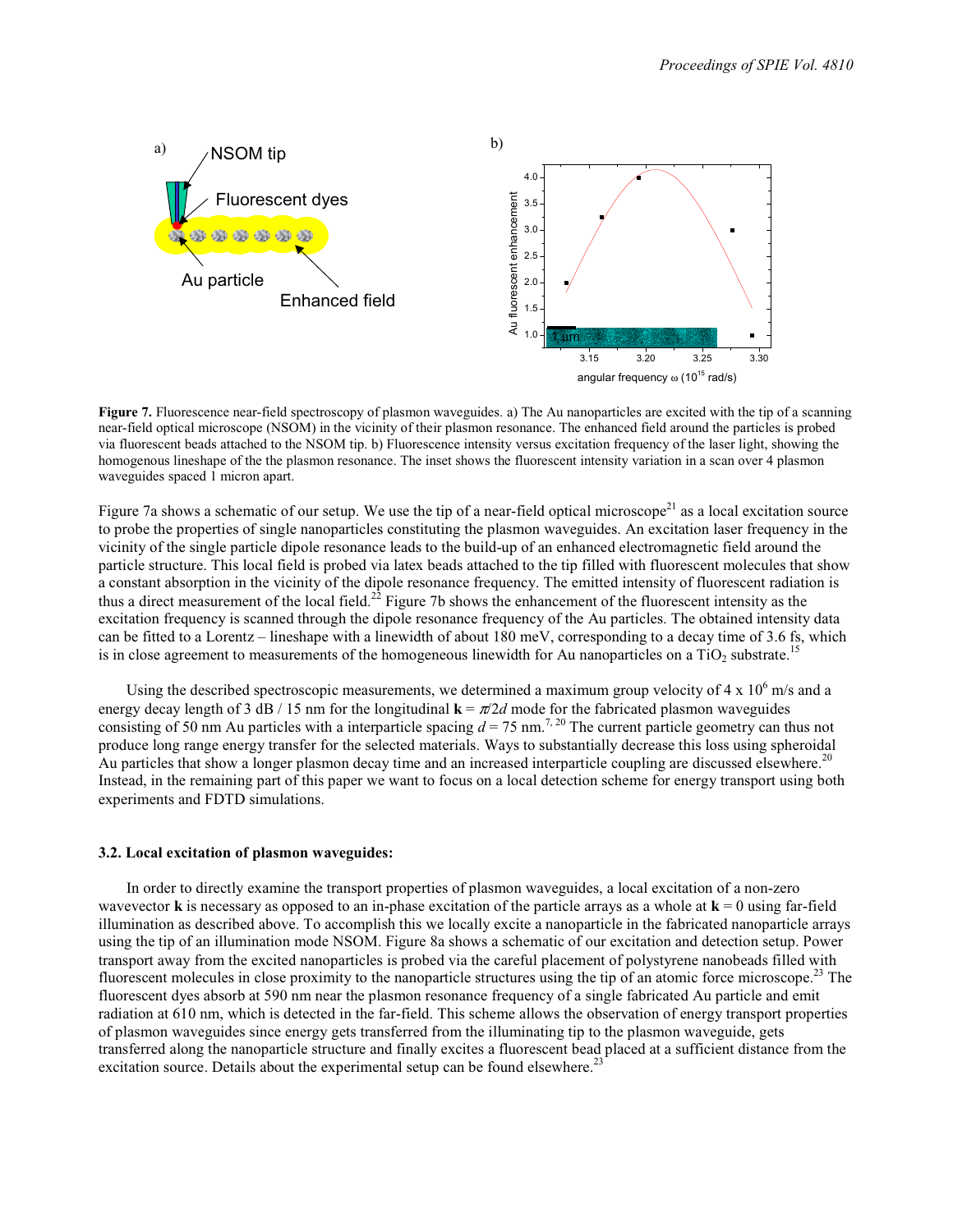

**Figure 8.** a) Schematic of the near-field excitation and far-field fluorescence detection scheme. b) topographic (left) and fluorescence intensity (right) plot of a 5x5 micron scan of fabricated plasmon waveguides with randomly deposited 100 nm dye beads. Two beads were pushed to the end of the nanoparticle arrays (white dotted circles) using the tip of an atomic force microscope.

Figure 8b shows the topography (left) the detected and fluorescent intensity (right) of a  $5 \times 5$  micron scan of the fabricated plasmon waveguide samples consisting of 50 nm Au particles with a spacing *d* = 75 nm. Single Au nanoparticles can be resolved in the topography image, which also shows the randomly deposited 100 nm polystyrene fluorescent particles. Two particles were pushed to the end of two plasmon waveguides (indicated with white circles) using the tip of an atomic force microscope. The fluorescent image shows single particle dye bead luminescence if the tip is positioned directly over the dye particles. However, the dynamic range of the fluorescent far-field detection is not big enough to observe signs of energy transport along the nanoparticles constituting the plasmon waveguides due to the high energy loss estimated to 3 dB / 15 nm, corresponding to an energy loss of 97 % between adjacent nanoparticles. For spheroidal nanoparticles, a decreased energy loss of about  $3$  dB  $/$  130 nm is expected,<sup>20</sup> which could possibly be detected using the proposed detection scheme. We are currently working on the fabrication of corresponding plasmon waveguides with spheroidal particle geometries.

 The transport properties of plasmon waveguides can also be numerically examined in FDTD simulations as described above by using a local dipole excitation source placed in close proximity to the nanoparticle arrays instead of plane-wave illumination. This way, all modes of the dispersion relation are accessible. Figure 9 shows an initial example of a waveguide consisting of 9 50 nm Au particles with a center-to-center spacing  $d = 75$  nm in air. A point-dipole polarized in the x-direction (longitudinal mode) and driven at the resonance frequency  $\omega_0$  of a single Au nanoparticle is placed 75 nm to the left of the nanoparticle array, providing thus a continuous local excitation source. Figure 9 shows the x-component of the electric field around the plasmon waveguide structure 60 fs after starting the continuous excitation. A mode profile with  $\mathbf{k} = \pi/2d$  is clearly visible along the nanoparticle structure, in agreement with the dispersion relation calculated using the analytical point-dipole model discussed above.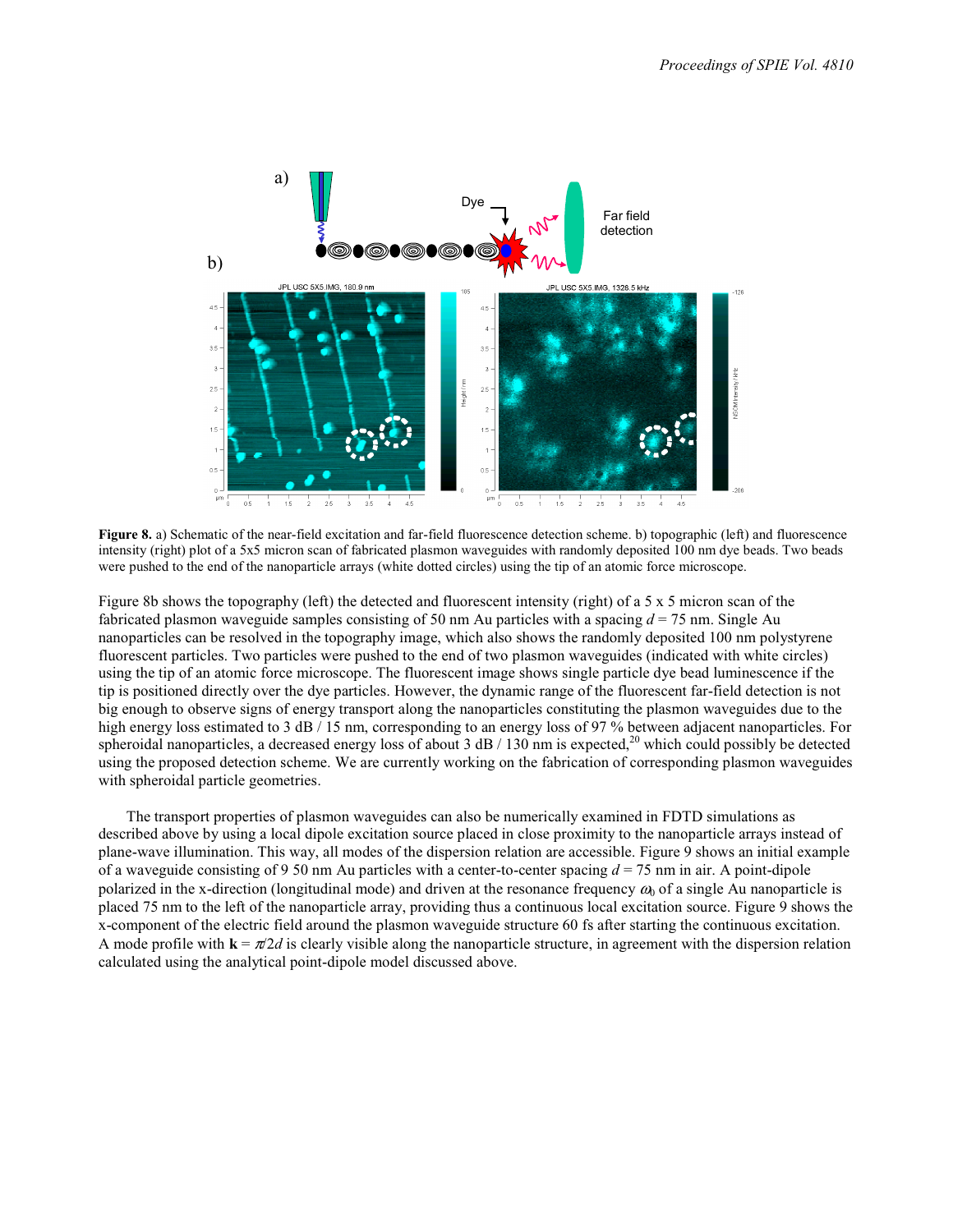

**Figure 9.** Finite-difference time-domain simulation of a plasmon waveguide consisting of 9 50 nm Au particles spaced 75 nm apart. The particles are locally excited by a point dipole with longitudinal polarization placed 75 nm to the left of the nanoparticle array. The dipole frequency is set equal to the plasmon resonance frequency of a single nanoparticle, thus exciting the plasmon waveguide in the  $\mathbf{k} = \pi/2d$  mode in agreement with the predictions from the point-dipole dispersion relation.

We are currently working on the determination of the full dispersion relation of plasmon waveguides using FDTD simulation with both continuous and pulsed local excitation. The results will be published shortly in a forthcoming article.

# **4. CONCLUSIONS**

 We have investigated the possibility of using arrays of closely spaced noble metal nanoparticles as plasmon waveguides for electromagnetic energy transfer below the diffraction limit of light. Arrays of closely spaced Au nanoparticles fabricated using electron beam lithography exhibit shifts in their collective plasmon resonance frequencies due to near-field particle interactions, and a theory connecting the spectroscopic data with the expected energy guiding parameters has been presented. Whereas the interparticle interaction is not strong enough to allow direct experimental observation of energy transfer using near-field optical microscopy, finite-difference time-domain simulations allow for a careful examination of the energy localization and guiding properties of plasmon waveguides.

# **ACKNOWLEDGEMENTS**

 We would like to thank Richard Muller and Paul Maker of the Jet Propulsion Laboratory in Pasadena for expert technical assistance. This work was sponsored by the NSF grant ECS0103543 and the Center for Science and Engineering of Materials at Caltech and the Air Force Office of Scientific Research.

# **REFERENCES**

- 1. B.E.A. Saleh and M.C. Teich, *The Fundamentals of Photonics*, Wiley, New York, 1991
- 2. Attila Mekis, J.C. Chen, I. Kurland, Shanhui Fan, Pierre R. Villeneuve, and J.D. Joannopoulos, "High transmission through sharp bends in photonics crystal waveguides", *Physical Review Letters* **77**, pp 3787-3790, 1996
- 3. M. Quinten, A. Leitner, J.R. Krenn, and F.R. Aussenegg, "Electromagnetic energy transport via linear chains of silver nanoparticles", *Optics Letters* **23**, pp 1331-1333, 1998
- 4. M.L. Brongersma, J.W. Hartman, and H.A. Atwater, "Electromagnetic energy transfer and switching in nanoparticle chain arrays below the diffraction limit", *Physical Review B* **62**, R16356-R16359, 2000